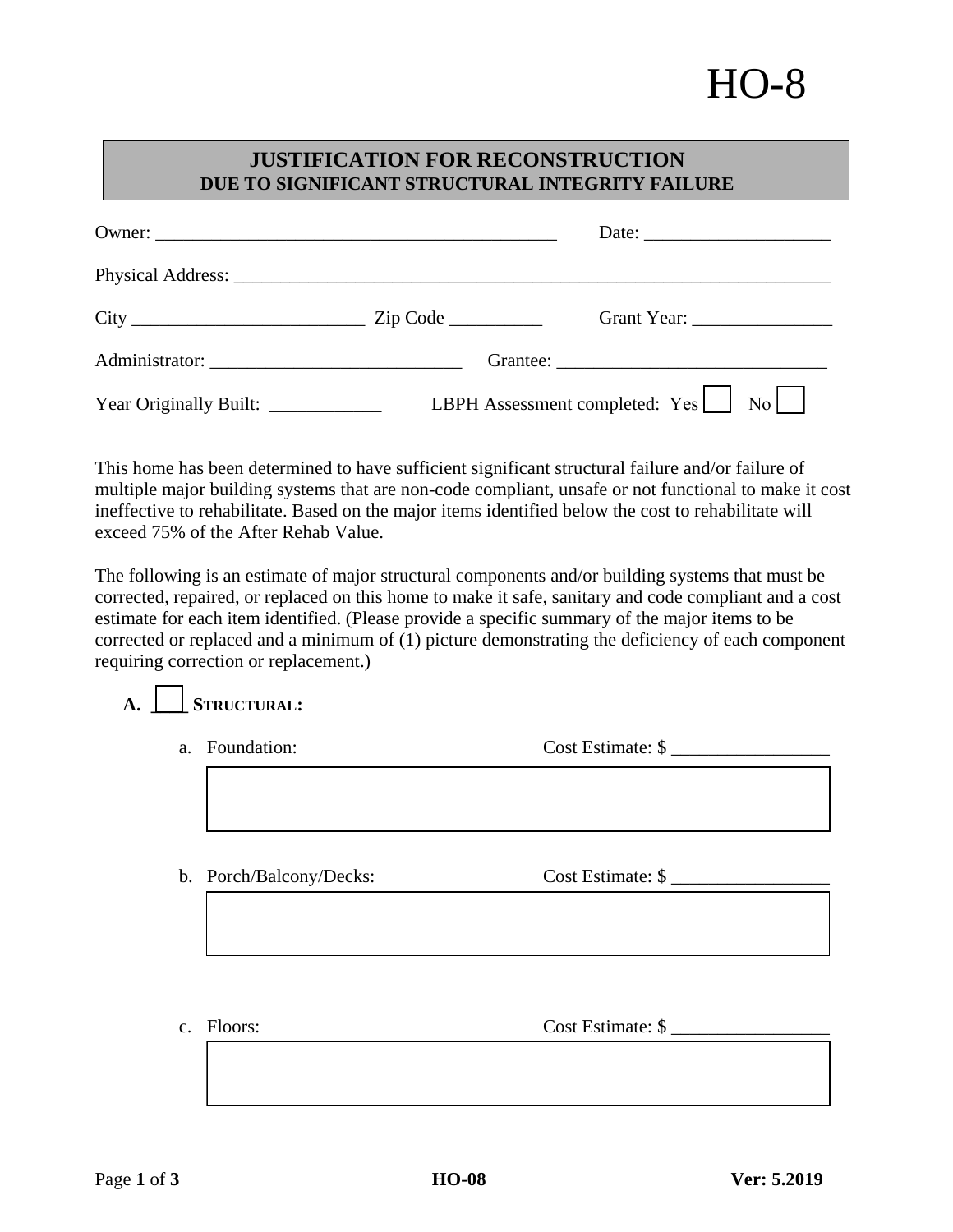|           | d. Walls:                           | Cost Estimate: \$       |  |
|-----------|-------------------------------------|-------------------------|--|
|           |                                     |                         |  |
|           |                                     |                         |  |
|           | e. Roof:                            | Cost Estimate: \$       |  |
|           |                                     |                         |  |
|           | f. Windows and Doors:               | Cost Estimate: \$       |  |
|           |                                     |                         |  |
|           | <b>Structural Repairs Total:</b>    | Total Cost Estimate: \$ |  |
|           |                                     |                         |  |
| <b>B.</b> | MAJOR BUILDING SYSTEMS:             |                         |  |
|           | a. Electrical Systems:              | Cost Estimate: \$       |  |
|           |                                     |                         |  |
|           | b. Plumbing Systems; water and gas: | Cost Estimate: \$       |  |
|           |                                     |                         |  |
|           |                                     |                         |  |
|           | c. Sanitary System:                 | Cost Estimate: \$       |  |
|           |                                     |                         |  |
|           | d. HVAC System:                     | Cost Estimate: \$       |  |
|           |                                     |                         |  |
|           |                                     |                         |  |

Building Systems Total: Total Cost Estimate: \$